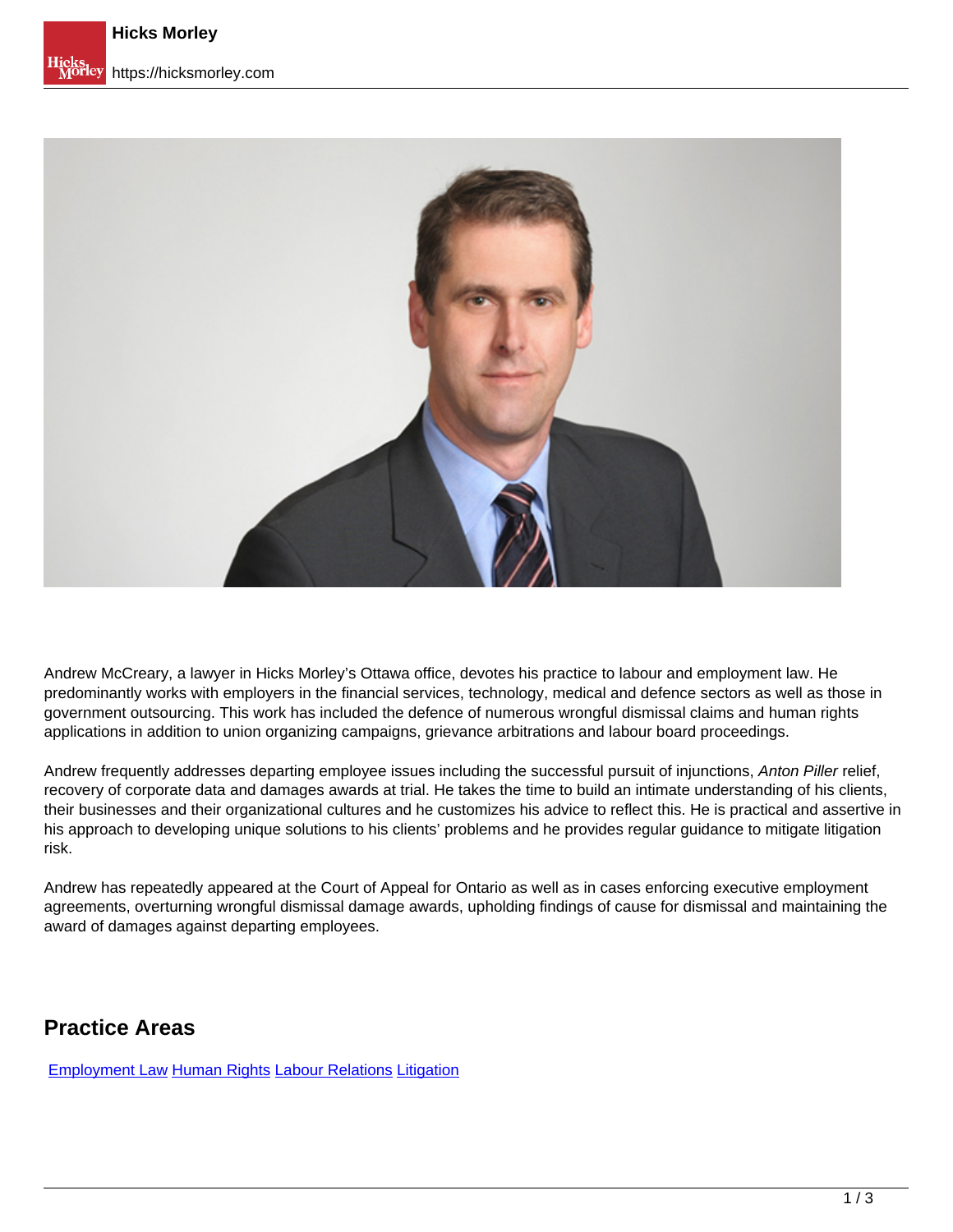### **Industries**

Financial Services Healthcare Manufacturing Media & Communications Professional & Technical Services Technology

## **Awards & Recognition**

**The Best Lawyers in Canada™ (2019–2022)** Labour and Employment Law

**Canadian Legal Lexpert® Directory (2019–2022)**  Employment Law (Consistently Recommended)

# **Memberships & Affiliations**

Canadian Bar Association – Member

Ontario Bar Association – Member (Civil Litigation and Labour & Employment Law sections)

Canadian Mental Health Association of Ottawa-Carleton – Past-President

County of Carleton Law Association – Member

## **Select Publications & Presentations**

"Waksdale: Back to the Drawing Board?" County of Carleton Law Association Annual Civil Litigation Conference (November 26, 2020)

"Employment Litigation Arising from COVID-19" Kingston and the 1000 Islands Legal Conference (September 25, 2020)

"Extraordinary Damages" Six-Minute Employment Lawyer, County of Carleton Law Association (September 19, 2019)

"Employment Law" Human Resources Professional Association, Brockville and District Chapter – Eastern Ontario Legal Conference (April 12, 2019)

"Managing Acquisitions – Change Management" Human Resources Professionals Association, Ottawa Chapter, Breakfast (March 8, 2018)

"The Human Rights Code – How to do Human Rights Right" Human Resources Professionals Association, Ottawa Chapter, Law Conference (November 1, 2017)

"Employment Issues in Asset and Share Transactions" Six-Minute Employment Lawyer, County of Carleton Law Association (September 21, 2017)

"The Employee Life Cycle" 2016 Human Resources Professionals Association, Ottawa Chapter, Law Conference (October